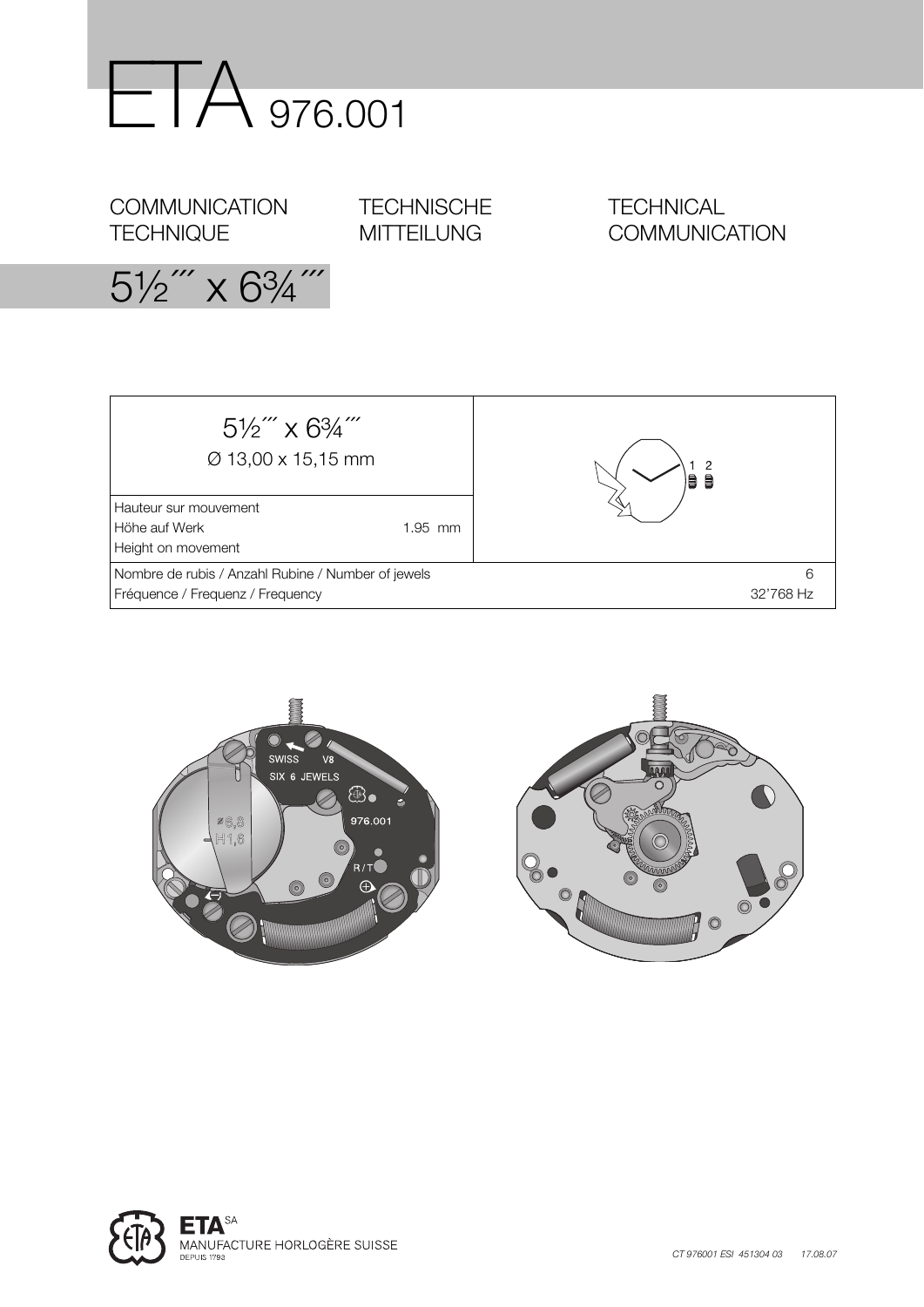# **Interchangeabilité – Auswechselbarkeit – Interchangeability**

|         |                 |    |                                                        |                                                    |                                              | Cal.    |         |  |
|---------|-----------------|----|--------------------------------------------------------|----------------------------------------------------|----------------------------------------------|---------|---------|--|
| No<br>N |                 |    | LISTE DES                                              |                                                    | <b>LIST OF</b>                               | Kal.    |         |  |
| Nr      | Nr<br><b>CS</b> |    | <b>FOURNITURES</b>                                     | <b>BESTANDTEILE</b>                                | <b>MATERIALS</b>                             | Cal.    |         |  |
| No      | No              |    |                                                        |                                                    |                                              | 279.001 | 976.001 |  |
| 100     | 10.020.07       |    | Platine, empierrée                                     | Werkplatte, mit Steinen                            | Main plate, jewelled                         | 279.001 | 976.001 |  |
| 110     | 10.048.07       |    | Pont de rouage, empierré                               | Räderwerkbrücke, mit Steinen                       | Train wheel bridge, jewelled                 | 279.001 | 976.001 |  |
| 144     | 10.300.00       |    | Fixateur de cadran                                     | Zifferblatthalter                                  | Dial fastener                                | 979.001 | 979.002 |  |
| 163     | 81.337.00       |    | Tenon de chaussée                                      | Lagerstift für Minutenrohr                         | Cannon pinion stud                           | 976.001 | 976.001 |  |
| 203     | 30.012.00       |    | Roue intermédiaire                                     | Zwischenrad                                        | Intermediate wheel                           | 976.001 | 976.001 |  |
| 210     | 30.025.00       |    | Roue moyenne                                           | Kleinbodenrad                                      | Third wheel                                  | 976.001 | 976.001 |  |
| 243/1   | 31.081.18       |    | Chaussée libre, sans seconde<br>au centre              | Freies Minutenrohr, ohne Zen-<br>tralsekunde       | Free cannon pinion, without<br>sweep second  | 976.001 | 976.001 |  |
| 250/1   | 31.046.06       |    | Roue des heures, montée                                | Stundenrad, montiert                               | Hour wheel, assembled                        | 976.001 | 976.001 |  |
| 260     | 31.041.00       |    | Roue de minuterie                                      | Wechselrad                                         | Minute wheel                                 | 976.001 | 976.001 |  |
| 405     | 51.020.21       |    | Tige de mise à l'heure, diamè-<br>tre filetage 0,90 mm | Stellwelle, Gewindedurchmes-<br>ser 0,90 mm        | Handsetting stem, thread<br>diameter 0.90 mm | 979.002 | 979.002 |  |
| 407     | 31.121.00       |    | Pignon coulant                                         | Kupplungstrieb                                     | Sliding pinion                               | 976.001 | 976.001 |  |
| 435     | 51.050.00       |    | Bascule de pignon coulant                              | Kupplungstriebhebel                                | Yoke                                         | 979.002 | 979.002 |  |
| 443/1   | 51.080.06       |    | Tirette montée                                         | Winkelhebel, montiert                              | Setting lever, assembled                     | 979.002 | 979.002 |  |
| 450     | 31.100.00       |    | Renvoi                                                 | Zeigerstellrad                                     | Setting wheel                                | 976.001 | 976.001 |  |
| 462     | 10.062.00       |    | Pont de rouage de minuterie                            | Wechselradbrücke                                   | Minute train bridge                          | 976.001 | 976.001 |  |
| 505     | 51.060.00       |    | Sûreté de bascule                                      | Sicherung für Kupplungstrieb-<br>hebel             | Yoke safety lock                             | 979.002 | 979.002 |  |
| 4000    | 10.513.00       |    | Module électronique                                    | Elektronik-Baugruppe                               | Electronic module                            | 279.001 | 976.001 |  |
| 4017    | 80.204.00       |    | Entretoise de circuit                                  | Zwischenstück für Schaltung                        | Circuit distance piece                       | 976.001 | 976.001 |  |
| 4021    | 20.582.00       |    | Stator                                                 | Stator                                             | Stator                                       | 976.001 | 976.001 |  |
| 4041    | 20.586.00       |    | Ecran magnétique, latéral                              | Magnetschirm, seitlicher                           | Magnetic screen, lateral                     | 976.001 | 976.001 |  |
| 4046    | 20.651.00       |    | Isolateur de pile                                      | Isolation für Batterie                             | Battery insulator                            | 976.001 | 976.001 |  |
| 4211    | 20.580.00       |    | Rotor                                                  | Rotor                                              | Rotor                                        | 976.001 | 976.001 |  |
| 4400    | 51.600.00       |    | Bride de fixation de pile                              | Batteriehaltebügel                                 | Battery clamp                                | 279.001 | 976.001 |  |
| 4929    | 20.570.00       |    | Pile, H. 1,65 mm                                       | Batterie, H. 1,65 mm                               | Battery, H. 1.65 mm                          | 279.001 | 279.002 |  |
| 9433    | 56.070.00       |    | Levier stop                                            | Stopphebel                                         | Stop lever                                   | 976.001 | 976.001 |  |
| 5110    | 10.048.01       | 2x | Vis de pont de rouage                                  | Schraube für Räderwerkbrücke                       | Screw for train wheel bridge                 | 976.001 | 976.001 |  |
| 5462    | 10.062.01       | 1x | Vis de pont de rouage de<br>minuterie                  | Schraube für Wechselrad-<br>brücke                 | Screw for minute train bridge                | 976.001 | 976.001 |  |
| 54000   | 10.513.01       | 2x | Vis du module électronique                             | Schraube für Elektronik-<br>Baugruppe              | Screw for electronic module                  | 976.001 | 976.001 |  |
| 540001  | 10.513.02       | 1x | Vis du module électronique, à<br>portée                | Schraube für Elektronik-<br>Baugruppe, mit Auflage | Screw for electronic module,<br>shouldered   | 279.001 | 976.001 |  |
| 54400   | 51.600.01       | 1x | Vis de bride de fixation de pile.<br>à portée          | Schraube für Batteriehaltebü-<br>gel, mit Auflage  | Screw for battery clamp, shoul-<br>dered     | 279.001 | 976.001 |  |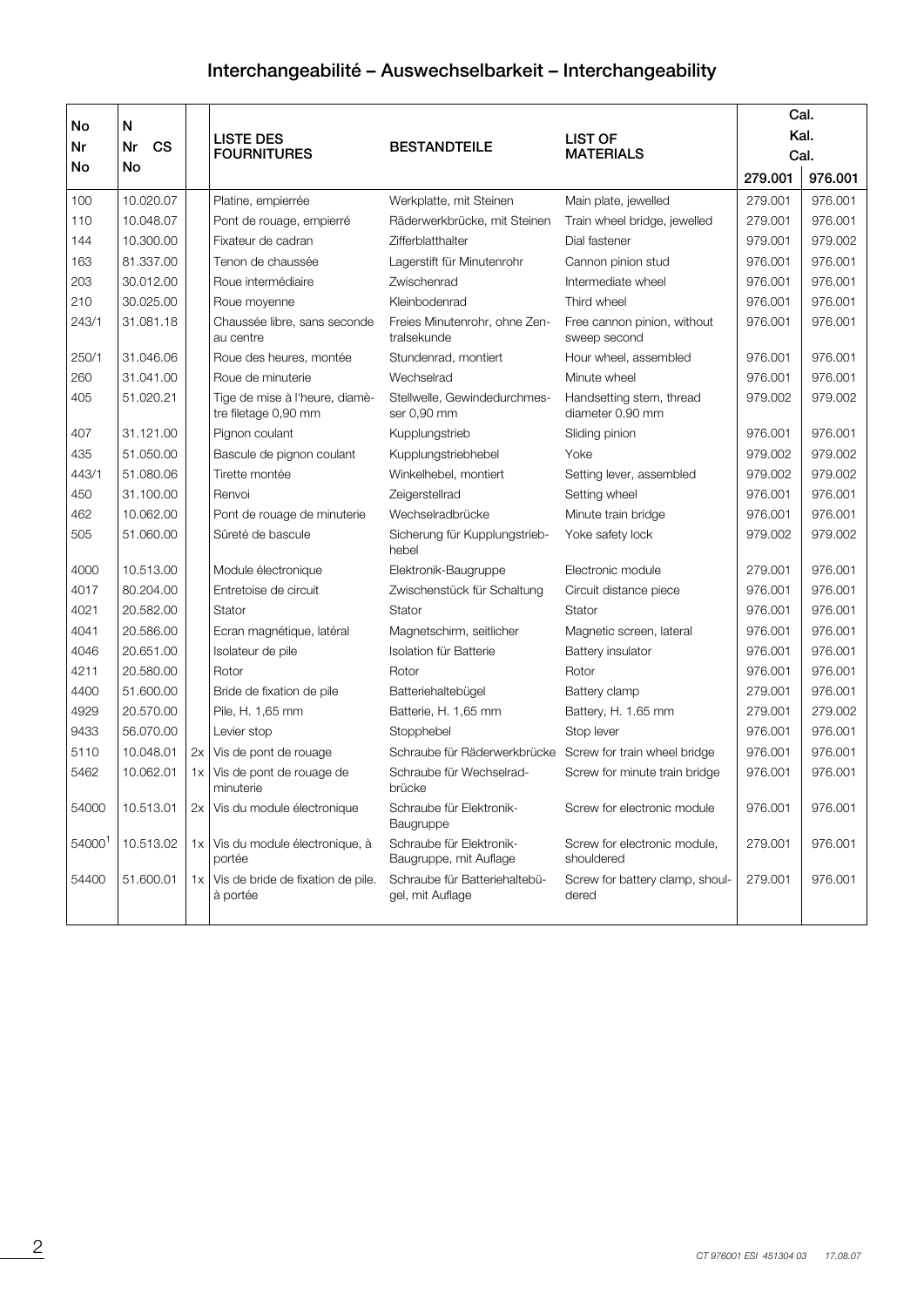# **Fournitures – Bestandteile – Materials**

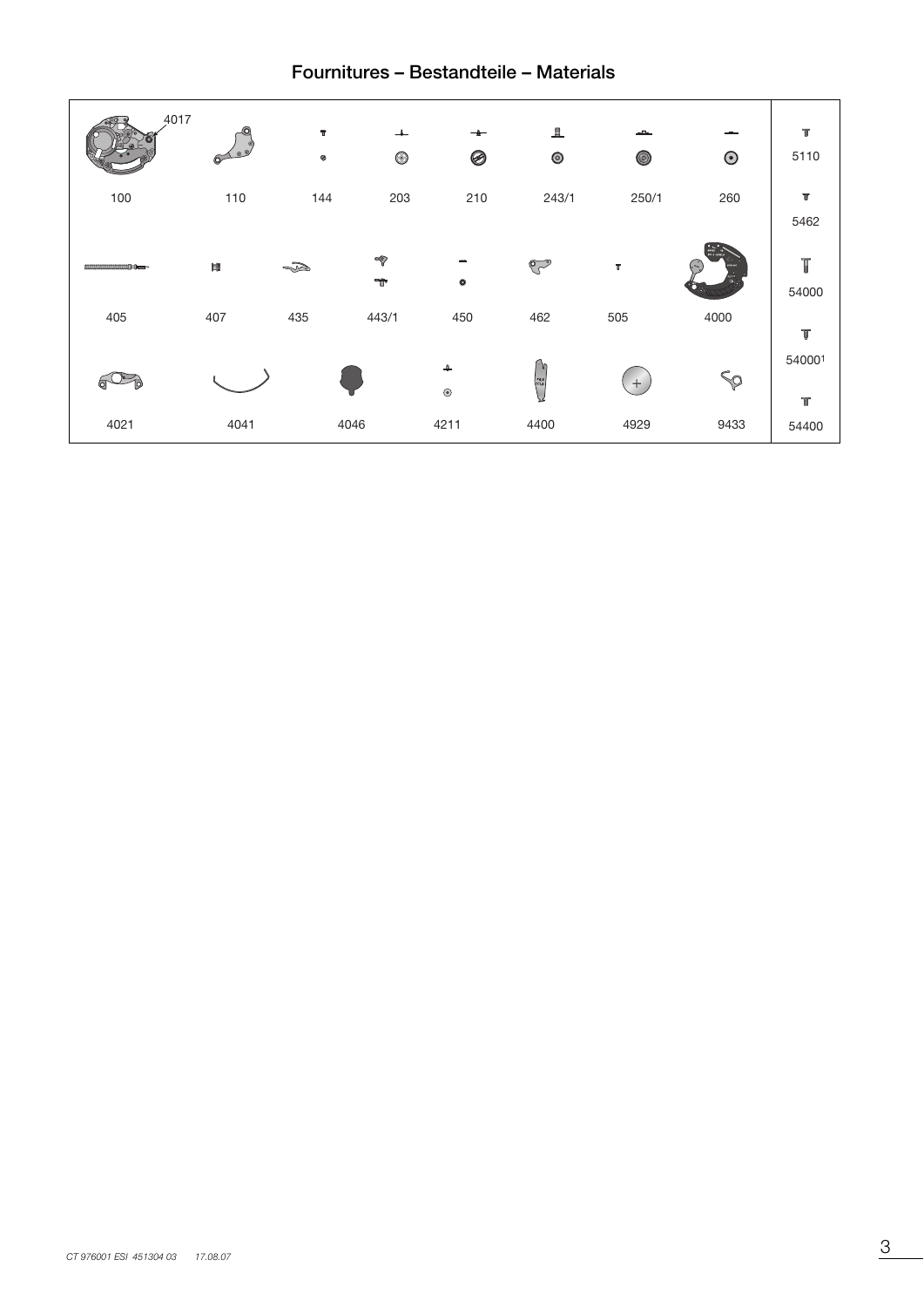**Montage du mécanisme de mise à l'heure** (Liste des fournitures par ordre d'assemblage)

**Zusammenstellen des Zeigerwerkmechanismus** (Bestandteilliste in Montagereihenfolge)

**Assembling of the handsetting mechnism** (Parts listed in order of assembly)

| 100   | 407   | 450       |  |
|-------|-------|-----------|--|
| 443/1 | 405   | 462.      |  |
| 435   | 243/1 | 5462 (1x) |  |
| 505   | 260   | 250/1     |  |



- **ML Couple minimum pour dévisser**
- **ML Minimales Drehmoment zum Lösen**

**ML Minimum torque for loosening**

(a) 0,6 Ncm

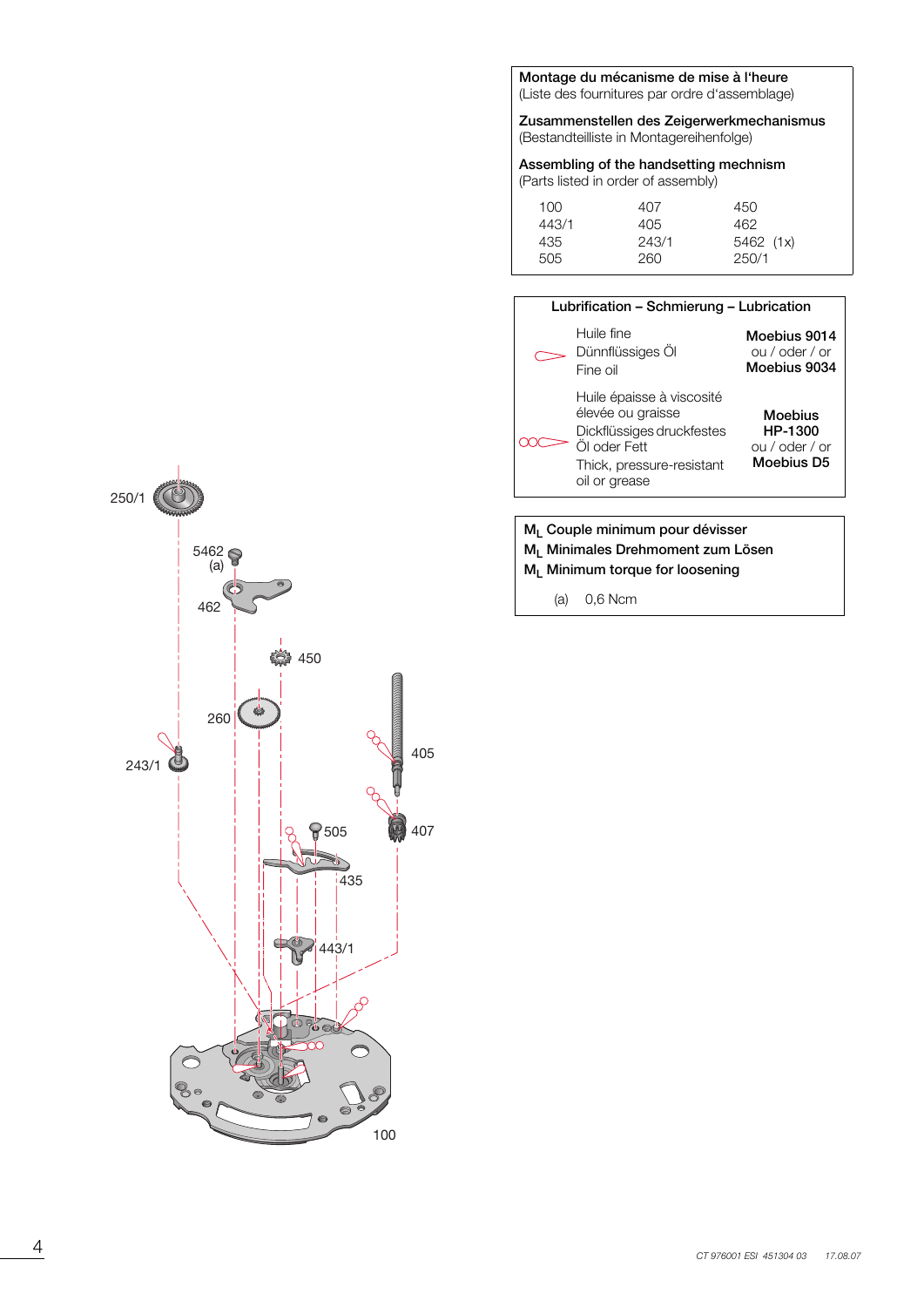### **Montage du mouvement de base et la partie électronique**

(Liste des fournitures par ordre d'assemblage)

## **Zusammenstellen des Basiswerkes und des elektronischen Teils**

(Bestandteilliste in Montagereihenfolge)

# **Assembling of the basic movement and the electronic part**

(Parts listed in order of assembly)



4929

**M<sub>L</sub>** Couple minimum pour dévisser **ML Minimales Drehmoment zum Lösen ML Minimum torque for loosening**

(a) 0,6 Ncm

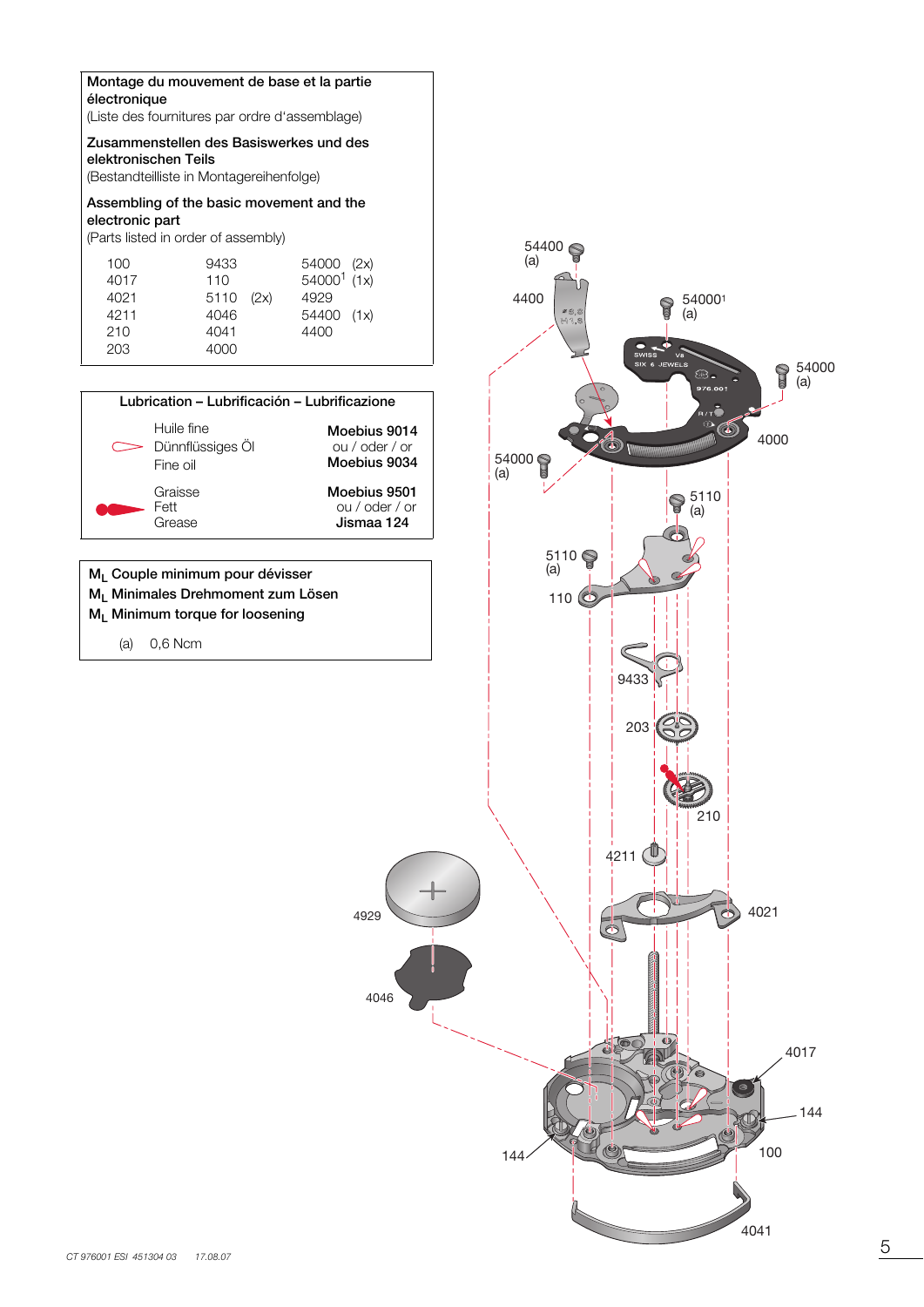# **Contrôles électriques – Elektrische Kontrollen – Electrical tests**



| Position       | Echelle de mesure              | Mesure                                                                                                                                                                                                                                                                       | Contrôle                                                                                           | Remarques                                                                                                                                   |  |  |  |
|----------------|--------------------------------|------------------------------------------------------------------------------------------------------------------------------------------------------------------------------------------------------------------------------------------------------------------------------|----------------------------------------------------------------------------------------------------|---------------------------------------------------------------------------------------------------------------------------------------------|--|--|--|
| Messpunkt      | Einstellung                    | Messung                                                                                                                                                                                                                                                                      | Kontrolle                                                                                          | Bemerkungen                                                                                                                                 |  |  |  |
| Position       | Setting of appartus            | Measurement                                                                                                                                                                                                                                                                  | Test                                                                                               | Remarks                                                                                                                                     |  |  |  |
| 1              | 2V<br>(Ri > 10 k $\Omega$ / V) | 1,55 V                                                                                                                                                                                                                                                                       | Tension de la pile<br>Spannung der Batterie<br>Battery voltage                                     |                                                                                                                                             |  |  |  |
|                |                                |                                                                                                                                                                                                                                                                              | Consomation du mouvement                                                                           | Mesure sans pile, avec<br>alimentation extérieure 1,55 V.                                                                                   |  |  |  |
|                | $10 \mu A$                     | $\leq 0,60$ µA                                                                                                                                                                                                                                                               | Stromaufnahme Uhrwerk                                                                              | Messung ohne Batterie, mit Spei-<br>segerät 1,55 V.                                                                                         |  |  |  |
| $\overline{2}$ |                                |                                                                                                                                                                                                                                                                              | Consumption of mouvement                                                                           | Measurement without battery,<br>with power supply unit 1.55 V.                                                                              |  |  |  |
|                |                                |                                                                                                                                                                                                                                                                              | Limite inférieure de la tension de<br>fonctionnement.                                              | Mesure sans pile, alimentation<br>extérieure variable, en descen-<br>dant de 1,55 V à l'arrêt du<br>moteur.                                 |  |  |  |
|                | 2V                             | < 1,30 V                                                                                                                                                                                                                                                                     | Untere Funktionsspannungs-<br>grenze.                                                              | Messung ohne Batterie, mit varia-<br>bler Speisung von aussen, Span-<br>nung von 1,55 V reduzieren bis<br>zum Stillstand des Motorantriebs. |  |  |  |
|                |                                |                                                                                                                                                                                                                                                                              | Lower working voltage limit                                                                        | Measurement without battery,<br>with variable external supply,<br>starting with 1.55 V, lower tension<br>until motor stops.                 |  |  |  |
| 3              | $\bullet$ 10 kΩ                | $2,10 - 2,40 k\Omega$                                                                                                                                                                                                                                                        | Continuité du bobinage<br>Zustand der Spule<br>Condition of coil                                   | Module électronique démonté<br>Elektronik-Baugruppe demontiert                                                                              |  |  |  |
| 4              | $\bullet$ 100 kΩ               | $>1$ M $\Omega$                                                                                                                                                                                                                                                              | Isolation de la bobine<br>Spulenisolation<br>Coil insulation                                       | Electronic module dismanted                                                                                                                 |  |  |  |
| Remarque:      |                                | Mettre en contact le point $\mathsf{R}/\mathsf{T}$ et la piste $-$ .                                                                                                                                                                                                         | Commande du moteur avec 16 ou 32 pas/s. L'avance rapide des aiguilles permet un contrôle immédiat. |                                                                                                                                             |  |  |  |
| Bemerkung:     |                                | R/T Punkt mit der - Spur verbinden.<br>Motorantrieb mit 16 oder 32 Schrt./Sek. Das dadurch sichtbare Drehen der Zeiger erlaubt eine sofortige<br>Kontrolle.                                                                                                                  |                                                                                                    |                                                                                                                                             |  |  |  |
| Remark:        |                                | Connect $\mathsf{R}/\mathsf{T}$ point with the $-$ conductor.<br>Motor driven with 16 or 32 steps/s. The thereby visible turning of the hands allows an immediate checking.                                                                                                  |                                                                                                    |                                                                                                                                             |  |  |  |
|                |                                | Ohmmètres avec tension de mesure supérieure à 0,40 V inappropriés, tension recommandée 0,20 V.<br>• Ohmmeter mit Prüfspannung über 0,40 V ungeeignet, empfohlene Spannung 0,20 V.<br>Ohmmeter with a test voltage higher than 0.40 V unsuitable, recommended voltage 0.20 V. |                                                                                                    | Température ambiante 20°C.<br>Raumtemperatur 20°C.<br>Ambient temperature 20°C                                                              |  |  |  |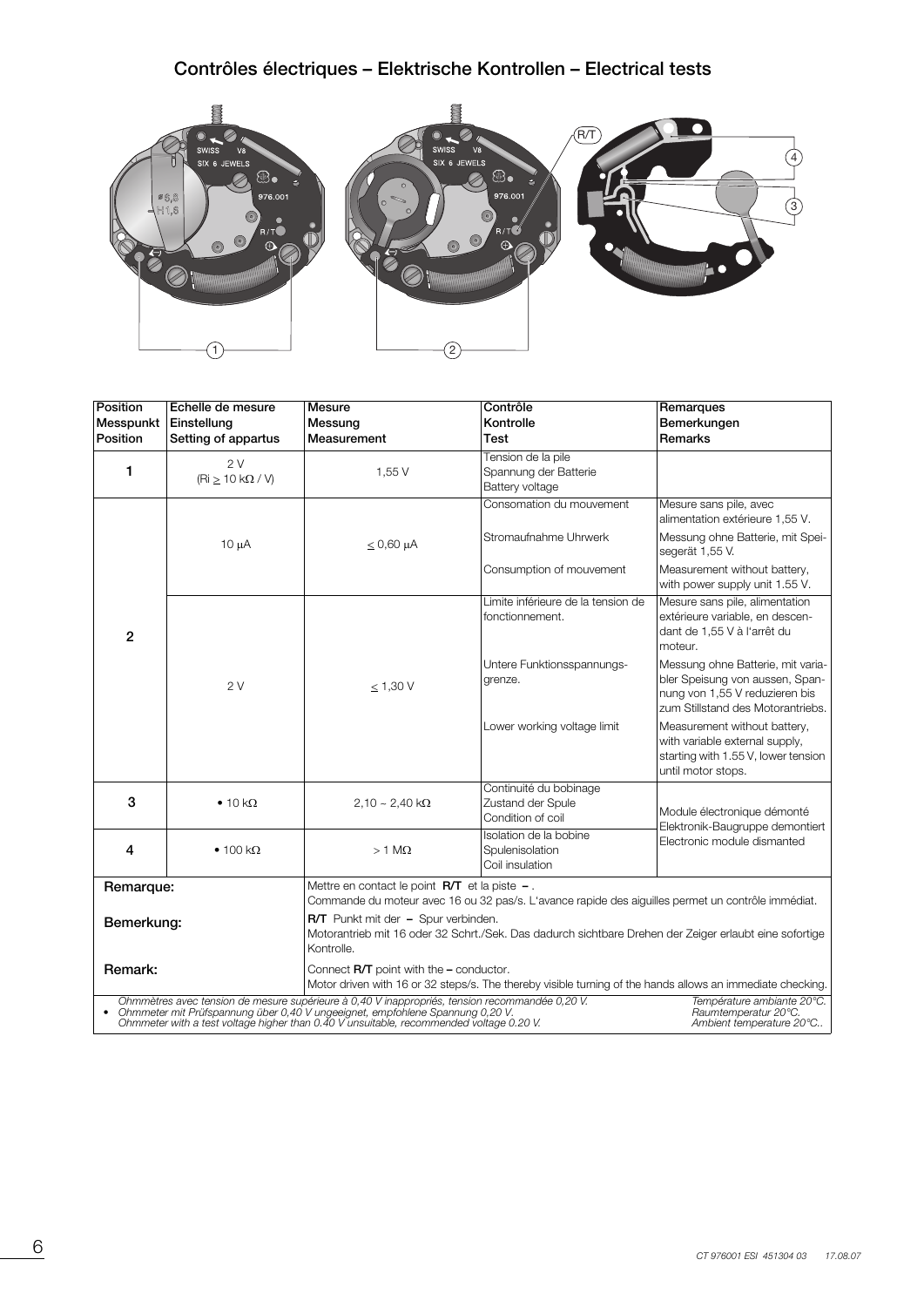| Ajustement aiguille des heures<br>Stundenzeigerpassung<br>$\emptyset$ 1 $^{+4}_{-2}$<br>Hour hand fitting<br>cylindrique<br>zylindrisch<br>Ajustement aiguille des minutes<br>cylindrical<br>Minutenzeigerpassung<br>$\varnothing$ <sub>,</sub> 0,55 $^{+4}_{-6}$<br>Minute hand fitting<br>0,05<br>$* 0, 3)$<br>G<br>Appui de cadran<br>Щ<br>Zifferblattauflage<br>Щ<br>$\infty$<br>Dial seat<br>⋖<br>C<br>Ressort-friction<br>Friktionsfeder<br>Friction spring |                                                                                                                                                                        |                                                             |                                   |      |                                                                      |                                                                      |                                   |                 |                                                     |                  |                                   |               |
|-------------------------------------------------------------------------------------------------------------------------------------------------------------------------------------------------------------------------------------------------------------------------------------------------------------------------------------------------------------------------------------------------------------------------------------------------------------------|------------------------------------------------------------------------------------------------------------------------------------------------------------------------|-------------------------------------------------------------|-----------------------------------|------|----------------------------------------------------------------------|----------------------------------------------------------------------|-----------------------------------|-----------------|-----------------------------------------------------|------------------|-----------------------------------|---------------|
| $\star\star$                                                                                                                                                                                                                                                                                                                                                                                                                                                      | Livraison contre supplément de prix<br>* Pour aiguillage 7<br>Lieferung gegen Aufpreis<br>Für Zeigerwerkhöhe 7<br>Delivery with surcharge<br>For hand fitting height 7 |                                                             |                                   |      |                                                                      |                                                                      |                                   |                 |                                                     |                  |                                   |               |
| Aiguillage                                                                                                                                                                                                                                                                                                                                                                                                                                                        |                                                                                                                                                                        | Longueur/Länge/Length                                       |                                   |      | Dépassement<br>Höhe über Zifferblattauflage<br>Height over dial seat |                                                                      |                                   |                 |                                                     |                  |                                   |               |
| Zeigerwerkhöhe                                                                                                                                                                                                                                                                                                                                                                                                                                                    | Α                                                                                                                                                                      | B                                                           | C                                 |      |                                                                      | E                                                                    | F<br>G                            |                 | Ep.cadran                                           | Zifferblattdicke |                                   |               |
| Hand fitting height                                                                                                                                                                                                                                                                                                                                                                                                                                               | Chaussée<br>Minutenrohr<br>Cannon-pinion                                                                                                                               | Roue des heures Tenon de centre<br>Stundenrad<br>Hour wheel | Zentrumstift<br>Cannon-pinionstud |      |                                                                      | Chaussée<br>Stundenrad<br>Minutenrohr<br>Hour wheel<br>Cannon-pinion |                                   | Roue des heures |                                                     |                  | Dial thickness                    |               |
| réduit<br>niedrig<br>reduced                                                                                                                                                                                                                                                                                                                                                                                                                                      | 1,32                                                                                                                                                                   | 0,7                                                         | 1,6                               |      |                                                                      | 0,75                                                                 |                                   | 0,5             |                                                     | 0,2              | 0,2                               |               |
| 1                                                                                                                                                                                                                                                                                                                                                                                                                                                                 | 1,47                                                                                                                                                                   | 0,85                                                        | 1,6                               |      |                                                                      | 0,9                                                                  |                                   | 0,65            |                                                     | 0,2              | 0,3                               |               |
| $2**$                                                                                                                                                                                                                                                                                                                                                                                                                                                             | 1,67                                                                                                                                                                   | 1,0                                                         | 1,6                               |      |                                                                      | 1,1                                                                  |                                   | 0,8             |                                                     | 0,25             | 0,4                               |               |
| $3***$                                                                                                                                                                                                                                                                                                                                                                                                                                                            | 1,97                                                                                                                                                                   | 1,3                                                         | 1,6                               |      |                                                                      | 1,4                                                                  |                                   | 1,1             |                                                     | 0,25             | 0,8                               |               |
| $5***$                                                                                                                                                                                                                                                                                                                                                                                                                                                            | 2,42                                                                                                                                                                   | 1,75                                                        | 1,6                               |      |                                                                      | 1,85                                                                 |                                   | 1,55            |                                                     | 0,25             | 1,25                              |               |
| $7**$                                                                                                                                                                                                                                                                                                                                                                                                                                                             | 2,97                                                                                                                                                                   | 2,05                                                        | 1,6                               |      |                                                                      | 2,4                                                                  |                                   | 1,85            |                                                     | 0,25             |                                   |               |
| Aiguilles<br>Zeiger                                                                                                                                                                                                                                                                                                                                                                                                                                               |                                                                                                                                                                        |                                                             |                                   |      |                                                                      |                                                                      | Aiguille d'heure<br>Stundenzeiger |                 | Aiguille de minute<br>Minutenzeiger                 |                  |                                   |               |
| Hands                                                                                                                                                                                                                                                                                                                                                                                                                                                             |                                                                                                                                                                        |                                                             |                                   |      |                                                                      | Hour hand                                                            |                                   |                 | Minute hand                                         |                  |                                   |               |
| Masse/Masse/Mass                                                                                                                                                                                                                                                                                                                                                                                                                                                  |                                                                                                                                                                        |                                                             |                                   | max. | mg                                                                   |                                                                      | 20                                |                 | 10                                                  |                  |                                   |               |
| Balourd/Unwucht/Unbalance                                                                                                                                                                                                                                                                                                                                                                                                                                         |                                                                                                                                                                        |                                                             |                                   | max. | μNm                                                                  |                                                                      | 0,18                              |                 | 0,18                                                |                  |                                   |               |
| Force de chassage/Setzkraft/Press-in force                                                                                                                                                                                                                                                                                                                                                                                                                        |                                                                                                                                                                        |                                                             |                                   | max. | $\sf N$                                                              |                                                                      | 30                                |                 | 30                                                  |                  |                                   |               |
| Kaliber / Calibre / Caliber                                                                                                                                                                                                                                                                                                                                                                                                                                       |                                                                                                                                                                        |                                                             |                                   |      |                                                                      |                                                                      | Massstab<br>Echelle<br>Scale      |                 |                                                     | $\circledast$    | CATIA V5                          |               |
| 976001                                                                                                                                                                                                                                                                                                                                                                                                                                                            |                                                                                                                                                                        |                                                             |                                   |      |                                                                      |                                                                      | $-$                               |                 | Masse in mm<br>Dimensions en mm<br>Dimensions in mm |                  |                                   | Tol.1/1000 mm |
| Blatt<br>AIGUILLAGES<br>Revision<br>Version                                                                                                                                                                                                                                                                                                                                                                                                                       |                                                                                                                                                                        |                                                             |                                   |      |                                                                      |                                                                      |                                   |                 |                                                     |                  |                                   |               |
| Feuille<br>Révision<br>ZEIGERWERKHÖHEN<br>Sheet                                                                                                                                                                                                                                                                                                                                                                                                                   |                                                                                                                                                                        |                                                             |                                   |      |                                                                      |                                                                      |                                   |                 |                                                     |                  |                                   |               |
| Z0091718<br>02<br>01<br>00<br>HAND FITTING HEIGHTS                                                                                                                                                                                                                                                                                                                                                                                                                |                                                                                                                                                                        |                                                             |                                   |      |                                                                      |                                                                      |                                   |                 |                                                     |                  |                                   |               |
| Ersatz für<br>En remplacement de<br>Remplacement for                                                                                                                                                                                                                                                                                                                                                                                                              |                                                                                                                                                                        |                                                             |                                   |      |                                                                      |                                                                      | Klass.<br>Class.                  |                 | ZVACC                                               |                  | <b>KUN</b>                        |               |
| Aenderung<br>Modification                                                                                                                                                                                                                                                                                                                                                                                                                                         | Geprüft<br>Contrôlé<br>Controlled                                                                                                                                      | Freigegeben<br>Libéré<br>Released                           |                                   |      | ETA SA Manufacture Horlogère Suisse                                  |                                                                      | Erstellt<br>Etabli<br>Created     |                 | Geprüft<br>Contrôlé<br>Controlled                   |                  | Freigegeben<br>Libéré<br>Released |               |
|                                                                                                                                                                                                                                                                                                                                                                                                                                                                   |                                                                                                                                                                        | 20997 SCA 24.02.2006 KUM 08.03.2006                         | <b>VET</b>                        |      | CH-2540 Grenchen<br>.<br>COMPANY OF THE SWATCH                       | ۰                                                                    | 12.01.2006 ZWJ                    |                 | 19.01.2006 KUM                                      |                  | 24.01.2006                        | <b>VET</b>    |

I